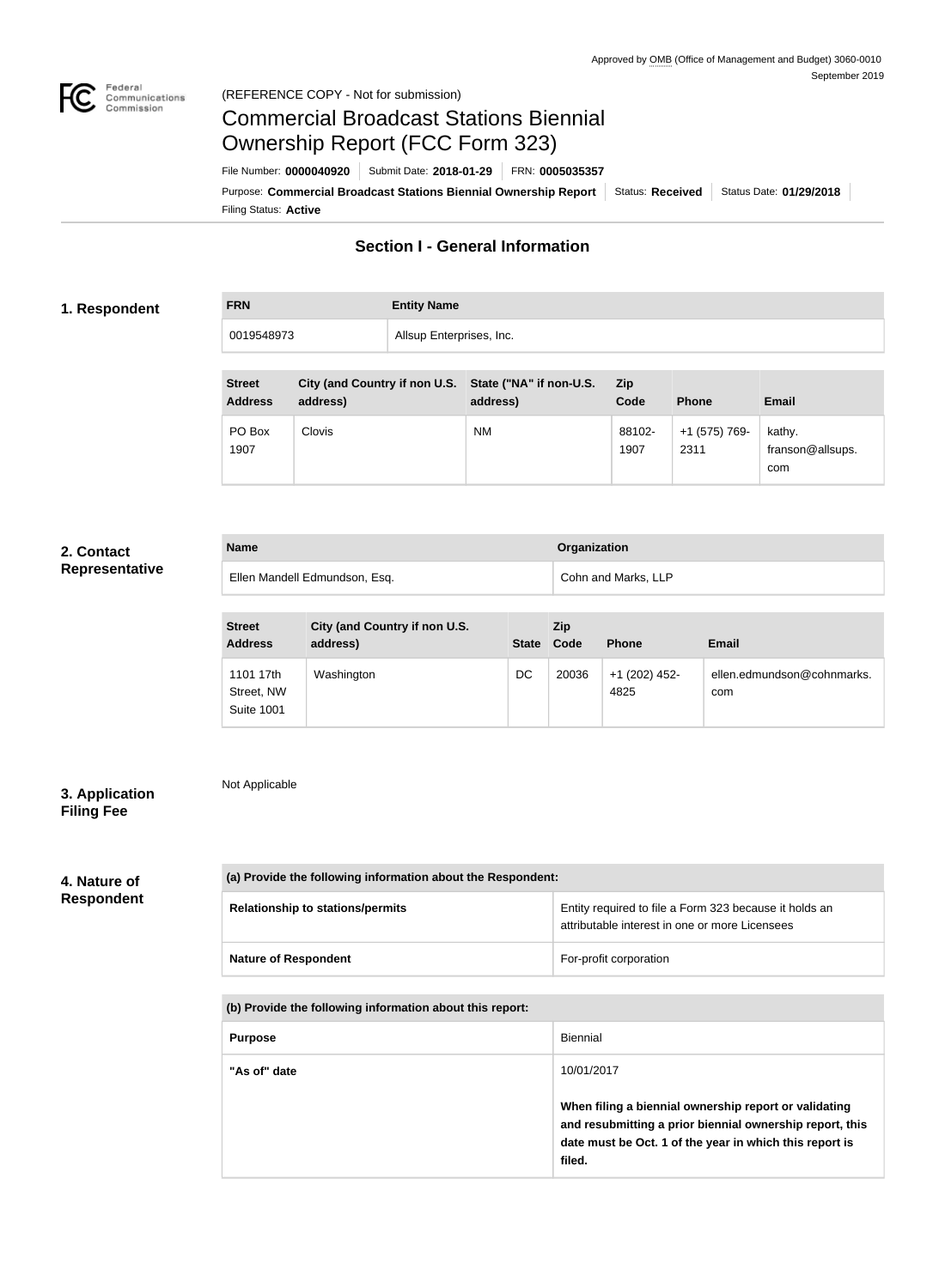**5. Licensee(s) and Station(s)**

**Respondent is filing this report to cover the following Licensee(s) and station(s):**

| Licensee/Permittee Name  | <b>FRN</b> |
|--------------------------|------------|
| Zia Broadcasting Company | 0005035357 |

| Fac. ID No. | <b>Call Sign</b> | <b>City</b>    | <b>State</b> | <b>Service</b> |
|-------------|------------------|----------------|--------------|----------------|
| 14748       | <b>KWKA</b>      | <b>CLOVIS</b>  | <b>NM</b>    | AM             |
| 14749       | <b>KTQM-FM</b>   | <b>CLOVIS</b>  | <b>NM</b>    | <b>FM</b>      |
| 74560       | <b>KACT-FM</b>   | <b>ANDREWS</b> | <b>TX</b>    | <b>FM</b>      |
| 74562       | <b>KACT</b>      | <b>ANDREWS</b> | <b>TX</b>    | AM             |
| 74563       | KCLV-FM          | <b>CLOVIS</b>  | <b>NM</b>    | <b>FM</b>      |
| 74564       | <b>KQTY</b>      | <b>BORGER</b>  | TX           | AM             |
| 74565       | <b>KCLV</b>      | <b>CLOVIS</b>  | <b>NM</b>    | AM             |
| 74566       | KQTY-FM          | <b>BORGER</b>  | <b>TX</b>    | <b>FM</b>      |

## **Section II – Biennial Ownership Information**

| 1.47 C.F.R.<br><b>Section 73.3613</b><br>and Other<br><b>Documents</b> | Licensee Respondents that hold authorizations for one or more full power television, AM, and/or FM stations should list all<br>contracts and other instruments set forth in 47 C.F.R. Section 73.3613(a) through (c) for the facility or facilities listed on this<br>report. In addition, attributable Local Marketing Agreements (LMAs) and attributable Joint Sales Agreements (JSAs) must be<br>disclosed by the licensee of the brokering station on its ownership report. If the agreement is an attributable LMA, an<br>attributable JSA, or a network affiliation agreement, check the appropriate box. Otherwise, select "Other." Non-Licensee<br>Respondents, as well as Licensee Respondents that only hold authorizations for Class A television and/or low power television<br>stations, should select "Not Applicable" in response to this question.<br>Not Applicable. |                          |                                                                                                                                                                                                                                                                              |  |  |
|------------------------------------------------------------------------|---------------------------------------------------------------------------------------------------------------------------------------------------------------------------------------------------------------------------------------------------------------------------------------------------------------------------------------------------------------------------------------------------------------------------------------------------------------------------------------------------------------------------------------------------------------------------------------------------------------------------------------------------------------------------------------------------------------------------------------------------------------------------------------------------------------------------------------------------------------------------------------|--------------------------|------------------------------------------------------------------------------------------------------------------------------------------------------------------------------------------------------------------------------------------------------------------------------|--|--|
| 2. Ownership<br><b>Interests</b>                                       | (a) Ownership Interests. This Question requires Respondents to enter detailed information about ownership interests by<br>generating a series of subforms. Answer each question on each subform. The first subform listing should be for the Respondent<br>itself. If the Respondent is not a natural person, also list each of the officers, directors, stockholders, non-insulated partners,<br>non-insulated members, and any other persons or entities with a direct attributable interest in the Respondent pursuant to the<br>standards set forth in 47 C.F.R. Section 73.3555. (A "direct" interest is one that is not held through any intervening companies<br>or entities.) List each interest holder with a direct attributable interest in the Respondent separately.                                                                                                     |                          |                                                                                                                                                                                                                                                                              |  |  |
|                                                                        | Section 73.3555, Note 2(i).                                                                                                                                                                                                                                                                                                                                                                                                                                                                                                                                                                                                                                                                                                                                                                                                                                                           |                          | Leave the percentage of total assets (Equity Debt Plus) field blank for an interest holder unless that interest holder has an<br>attributable interest in the Respondent solely on the basis of the Commission's Equity Debt Plus attribution standard, 47 C.F.R.            |  |  |
|                                                                        | In the case of vertical or indirect ownership structures, list only those interests in the Respondent that also represent an<br>attributable interest in the Licensee(s) for which the report is being submitted.                                                                                                                                                                                                                                                                                                                                                                                                                                                                                                                                                                                                                                                                     |                          |                                                                                                                                                                                                                                                                              |  |  |
|                                                                        | an attributable interest in the Licensee(s) for which the report is being submitted.                                                                                                                                                                                                                                                                                                                                                                                                                                                                                                                                                                                                                                                                                                                                                                                                  |                          | Entities that are part of an organizational structure that includes holding companies or other forms of indirect ownership must file<br>separate ownership reports. In such a structure do not report, or file a separate report for, any interest holder that does not have |  |  |
|                                                                        |                                                                                                                                                                                                                                                                                                                                                                                                                                                                                                                                                                                                                                                                                                                                                                                                                                                                                       |                          | Please see the Instructions for further detail concerning interests that must be reported in response to this question.                                                                                                                                                      |  |  |
|                                                                        | The Respondent must provide an FCC Registration Number for each interest holder reported in response to this question.<br>Please see the Instructions for detailed information and guidance concerning this requirement.                                                                                                                                                                                                                                                                                                                                                                                                                                                                                                                                                                                                                                                              |                          |                                                                                                                                                                                                                                                                              |  |  |
|                                                                        | <b>Ownership Information</b>                                                                                                                                                                                                                                                                                                                                                                                                                                                                                                                                                                                                                                                                                                                                                                                                                                                          |                          |                                                                                                                                                                                                                                                                              |  |  |
|                                                                        | 0019548973<br><b>FRN</b>                                                                                                                                                                                                                                                                                                                                                                                                                                                                                                                                                                                                                                                                                                                                                                                                                                                              |                          |                                                                                                                                                                                                                                                                              |  |  |
|                                                                        | <b>Entity Name</b>                                                                                                                                                                                                                                                                                                                                                                                                                                                                                                                                                                                                                                                                                                                                                                                                                                                                    | Allsup Enterprises, Inc. |                                                                                                                                                                                                                                                                              |  |  |
|                                                                        | <b>Address</b>                                                                                                                                                                                                                                                                                                                                                                                                                                                                                                                                                                                                                                                                                                                                                                                                                                                                        | PO Box                   | 1907                                                                                                                                                                                                                                                                         |  |  |
|                                                                        |                                                                                                                                                                                                                                                                                                                                                                                                                                                                                                                                                                                                                                                                                                                                                                                                                                                                                       | Street 1                 |                                                                                                                                                                                                                                                                              |  |  |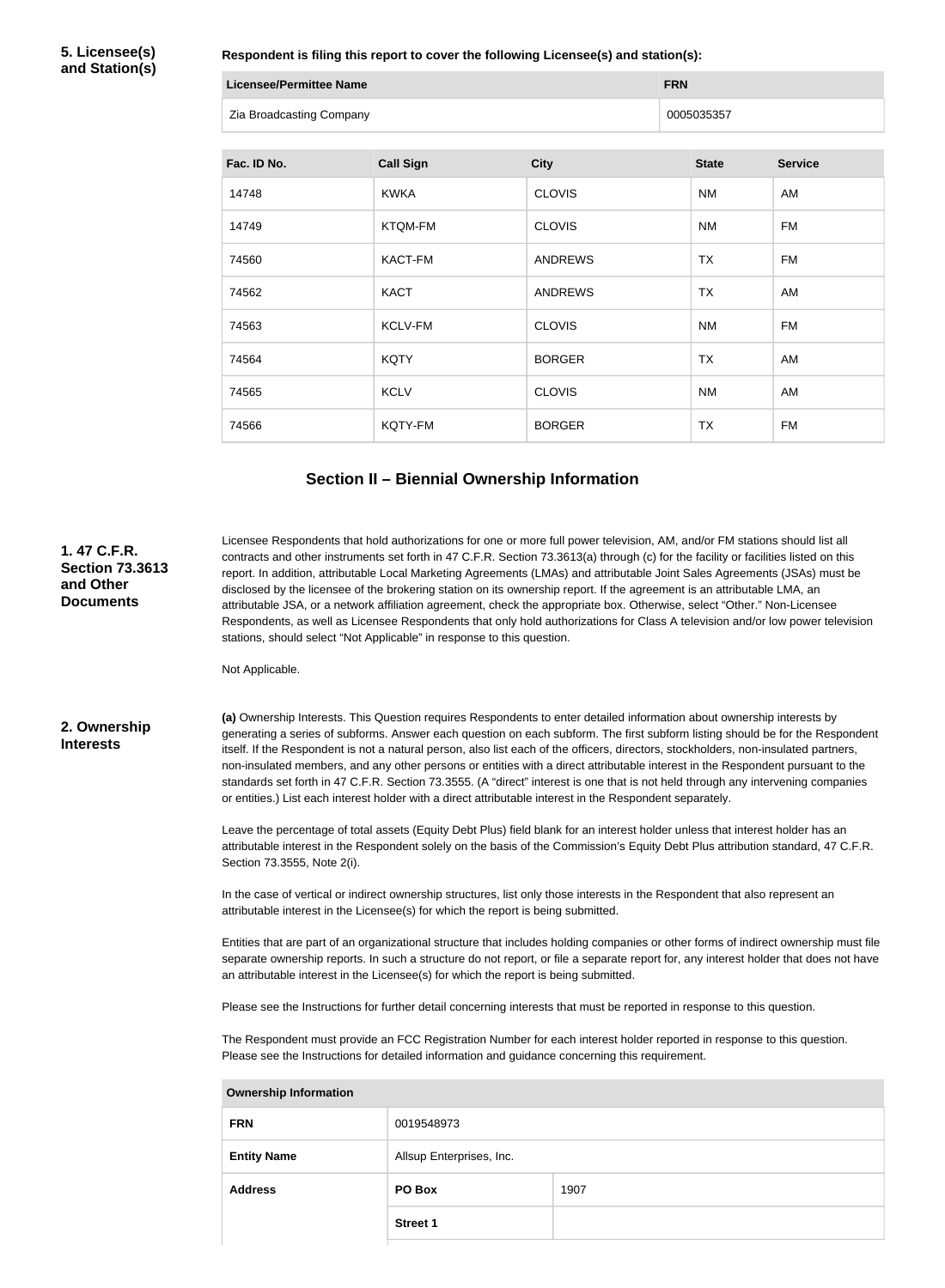|                                                         | <b>Street 2</b>                                                                      |                      |                            |  |
|---------------------------------------------------------|--------------------------------------------------------------------------------------|----------------------|----------------------------|--|
|                                                         | <b>City</b>                                                                          | Clovis               |                            |  |
|                                                         | State ("NA" if non-U.S.<br>address)                                                  | <b>NM</b>            |                            |  |
|                                                         | <b>Zip/Postal Code</b>                                                               | 88102-1907           |                            |  |
|                                                         | Country (if non-U.S.<br>address)                                                     | <b>United States</b> |                            |  |
| <b>Listing Type</b>                                     | Respondent                                                                           |                      |                            |  |
| <b>Positional Interests</b><br>(check all that apply)   | Respondent                                                                           |                      |                            |  |
| <b>Tribal Nation or Tribal</b><br><b>Entity</b>         | Interest holder is not a Tribal nation or Tribal entity                              |                      |                            |  |
| <b>Interest Percentages</b><br>(enter percentage values | Voting                                                                               | 0.0%                 | <b>Jointly Held?</b><br>No |  |
| from 0.0 to 100.0)                                      | <b>Equity</b>                                                                        | 0.0%                 |                            |  |
|                                                         | <b>Total assets (Equity Debt</b><br>Plus)                                            | 0.0%                 |                            |  |
| that do not appear on this report?                      | Does interest holder have an attributable interest in one or more broadcast stations |                      | <b>No</b>                  |  |

#### **Ownership Information**

| <b>FRN</b>                                                | 0019582204                          |                                     |  |  |
|-----------------------------------------------------------|-------------------------------------|-------------------------------------|--|--|
| <b>Name</b>                                               | Lonnie D. Allsup                    |                                     |  |  |
| <b>Address</b>                                            | PO Box                              | 1907                                |  |  |
|                                                           | <b>Street 1</b>                     |                                     |  |  |
|                                                           | <b>Street 2</b>                     |                                     |  |  |
|                                                           | <b>City</b>                         | Clovis                              |  |  |
|                                                           | State ("NA" if non-U.S.<br>address) | <b>NM</b>                           |  |  |
|                                                           | <b>Zip/Postal Code</b>              | 88102-1907                          |  |  |
|                                                           | Country (if non-U.S.<br>address)    | <b>United States</b>                |  |  |
| <b>Listing Type</b>                                       | Other Interest Holder               |                                     |  |  |
| <b>Positional Interests</b><br>(check all that apply)     | Officer, Director, Stockholder      |                                     |  |  |
| Citizenship, Gender,                                      | <b>Citizenship</b>                  | <b>US</b>                           |  |  |
| <b>Ethnicity, and Race</b><br><b>Information (Natural</b> | Gender                              | Male                                |  |  |
| <b>Persons Only)</b>                                      | <b>Ethnicity</b>                    | Not Hispanic or Latino              |  |  |
|                                                           | Race                                | White                               |  |  |
| <b>Interest Percentages</b><br>(enter percentage values   | <b>Voting</b>                       | 95.0%<br><b>Jointly Held?</b><br>No |  |  |
| from 0.0 to 100.0)                                        |                                     |                                     |  |  |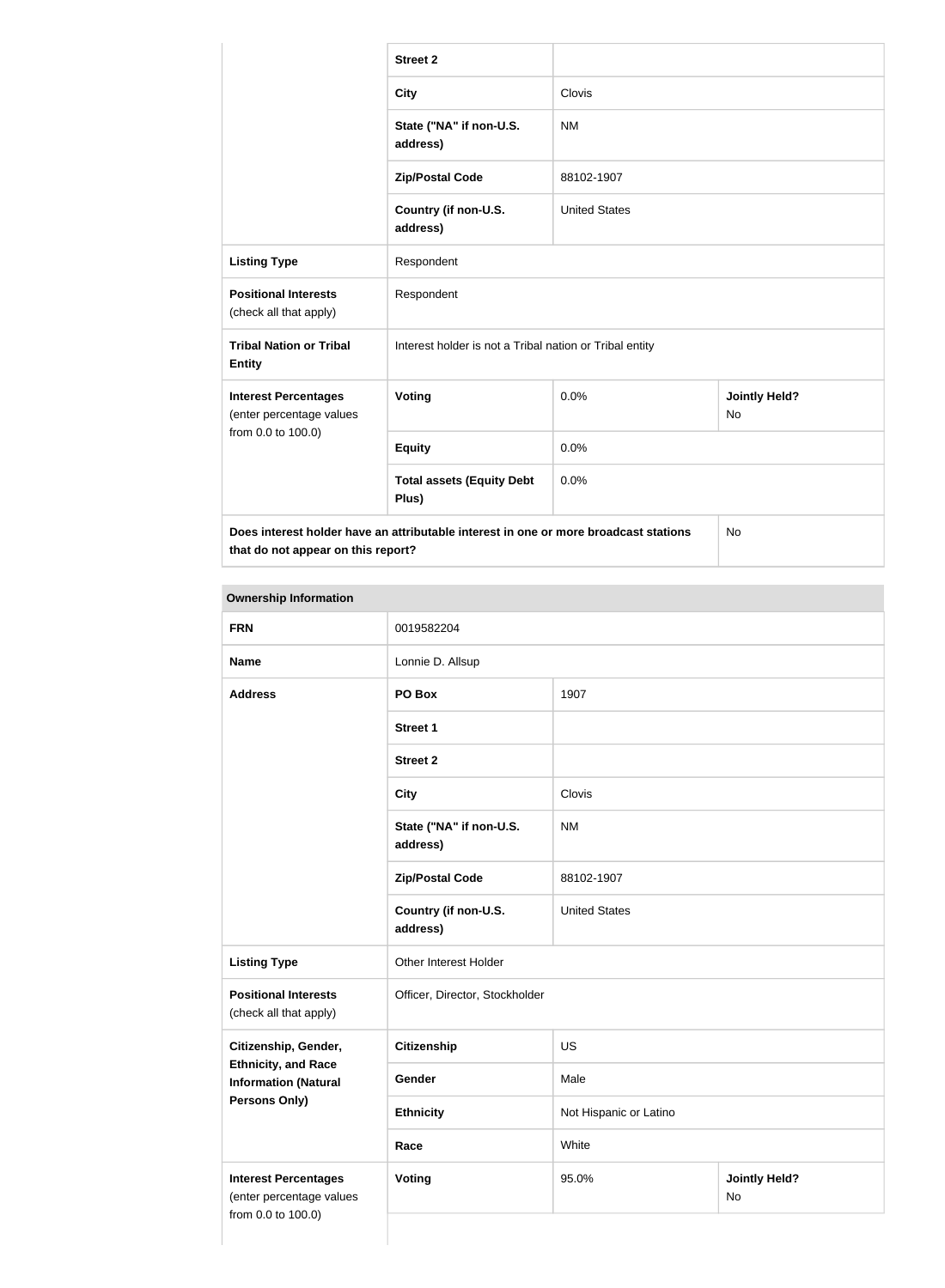| <b>Equity</b>                                                                        | 75.0% |    |
|--------------------------------------------------------------------------------------|-------|----|
| <b>Total assets (Equity Debt</b><br>Plus)                                            |       |    |
| Does interest holder have an attributable interest in one or more broadcast stations |       | No |

| <b>Ownership Information</b>                                                                                                                               |                                           |                        |                            |  |
|------------------------------------------------------------------------------------------------------------------------------------------------------------|-------------------------------------------|------------------------|----------------------------|--|
| <b>FRN</b>                                                                                                                                                 | 0019582253                                |                        |                            |  |
| <b>Name</b>                                                                                                                                                | Barbara J. Allsup                         |                        |                            |  |
| <b>Address</b>                                                                                                                                             | PO Box                                    | 1907                   |                            |  |
|                                                                                                                                                            | <b>Street 1</b>                           |                        |                            |  |
|                                                                                                                                                            | <b>Street 2</b>                           |                        |                            |  |
|                                                                                                                                                            | <b>City</b>                               | Clovis                 |                            |  |
|                                                                                                                                                            | State ("NA" if non-U.S.<br>address)       | <b>NM</b>              |                            |  |
|                                                                                                                                                            | <b>Zip/Postal Code</b>                    | 88102-1907             |                            |  |
|                                                                                                                                                            | Country (if non-U.S.<br>address)          | <b>United States</b>   |                            |  |
| <b>Listing Type</b>                                                                                                                                        | Other Interest Holder                     |                        |                            |  |
| <b>Positional Interests</b><br>(check all that apply)                                                                                                      | Officer, Director, Stockholder            |                        |                            |  |
| Citizenship, Gender,                                                                                                                                       | <b>Citizenship</b>                        | <b>US</b>              |                            |  |
| <b>Ethnicity, and Race</b><br><b>Information (Natural</b>                                                                                                  | Gender                                    | Female                 |                            |  |
| <b>Persons Only)</b>                                                                                                                                       | <b>Ethnicity</b>                          | Not Hispanic or Latino |                            |  |
|                                                                                                                                                            | Race                                      | White                  |                            |  |
| <b>Interest Percentages</b><br>(enter percentage values                                                                                                    | Voting                                    | 5.0%                   | <b>Jointly Held?</b><br>No |  |
| from 0.0 to 100.0)                                                                                                                                         | <b>Equity</b>                             | 5.0%                   |                            |  |
|                                                                                                                                                            | <b>Total assets (Equity Debt</b><br>Plus) |                        |                            |  |
| Does interest holder have an attributable interest in one or more broadcast stations<br>No<br>that do not appear on this report?                           |                                           |                        |                            |  |
|                                                                                                                                                            |                                           |                        |                            |  |
| (b) Respondent certifies that any interests, including equity, financial, or voting<br>Yes<br>interests, not reported in this filing are non-attributable. |                                           |                        |                            |  |

If "No," submit as an exhibit an explanation.

**that do not appear on this report?**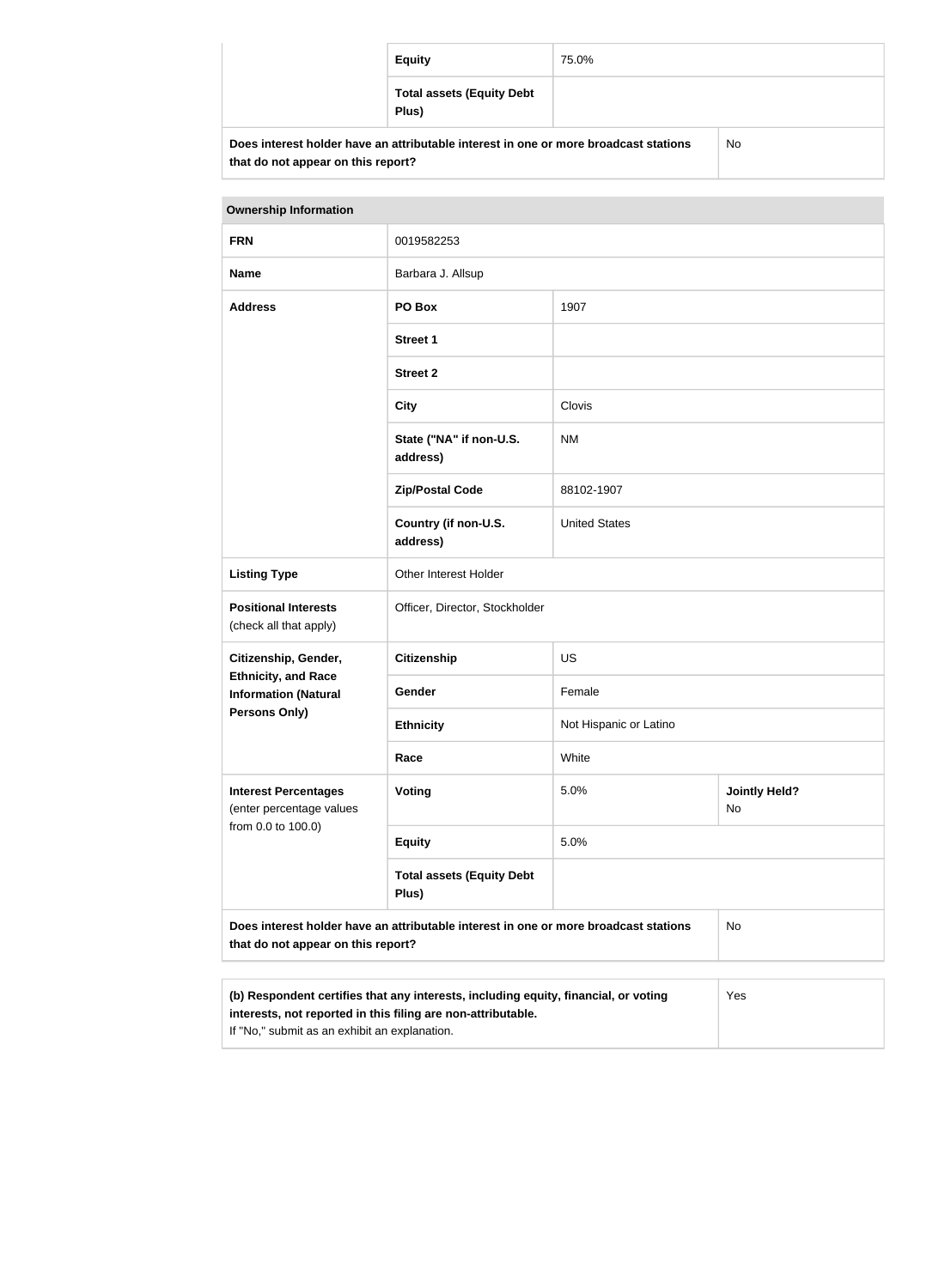

**(d) Are any of the individuals listed as an attributable interest holder in the Respondent married to each other or related to each other as parentchild or as siblings?** Yes

If "Yes," provide the following information for each such the relationship.

| <b>Family Relationships</b> |            |             |                  |  |
|-----------------------------|------------|-------------|------------------|--|
| <b>FRN</b>                  | 0019582204 | <b>Name</b> | Lonnie D Allsup  |  |
| <b>FRN</b>                  | 0019582253 | <b>Name</b> | Barbara J Allsup |  |
| Relationship                | Spouses    |             |                  |  |

**Family Relationships**

| (e) Is Respondent seeking an attribution exemption for any officer or director with<br>duties wholly unrelated to the Licensee(s)?                                                                                             | No |
|--------------------------------------------------------------------------------------------------------------------------------------------------------------------------------------------------------------------------------|----|
| If "Yes," complete the information in the required fields and submit an Exhibit fully describing<br>that individual's duties and responsibilities, and explaining why that individual should not be<br>attributed an interest. |    |

**Certification Section Question Response**